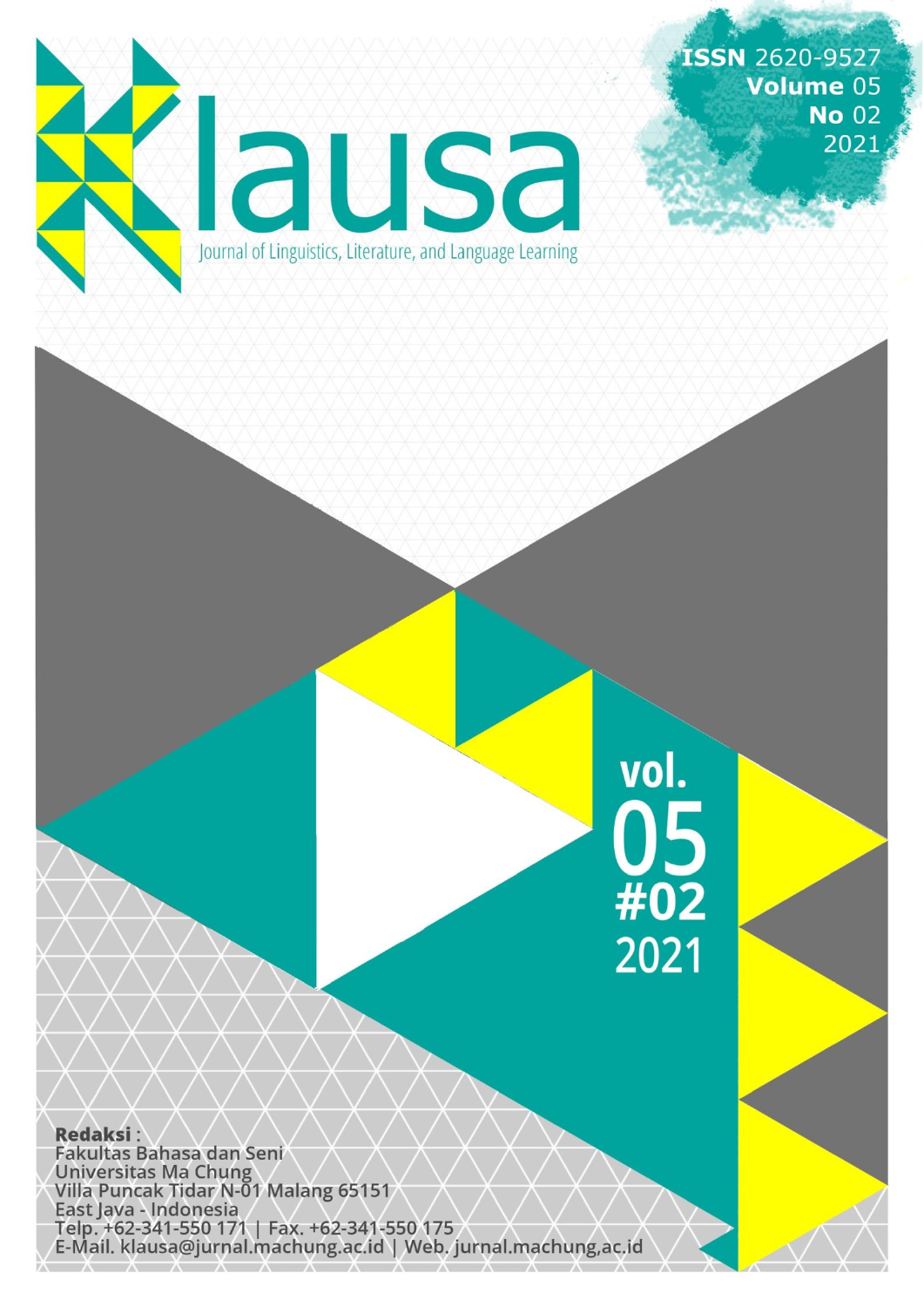ISSN: 2301-4822 (p) 2620-9527 (e) DOI:

# WIAUSA Kajian Linguistik, Pembelajaran

# **Editorial Team**

Editor-in-Chief:Dr. Daniel Ginting

Journal Manager:Wawan Eko Yulianto, Ph.D.

Editors: Prof. Dr. Patrisius I. Djiwandono Lilis Lestari Wilujeng, M.Hum.

Reviewers:F.X Dono Sunardi, M.A. Dhatu Sitaresmi, MTCSOL. Anggrah Diah Arlinda, MTCSOL. Yohanna Nirmalasari, S.Pd., M.Pd. Prof. A. Effendi Kadarisman, Ph.D. Sisilia Halim, Ph.D. Dr. Mundi Rahayu Dr. Ross Wood Dr. Leticia Araceli Salas Serrano

Publisher: Faculty of Language and Arts Universitsas Ma Chung

Address: The Faculty of Language and Arts

Ma Chung University Villa Puncak Tidar N-01 (65151) Malang, East Java, Indonesia Email: jurnal.klausa@machung.ac.id

Frequency: Twice a year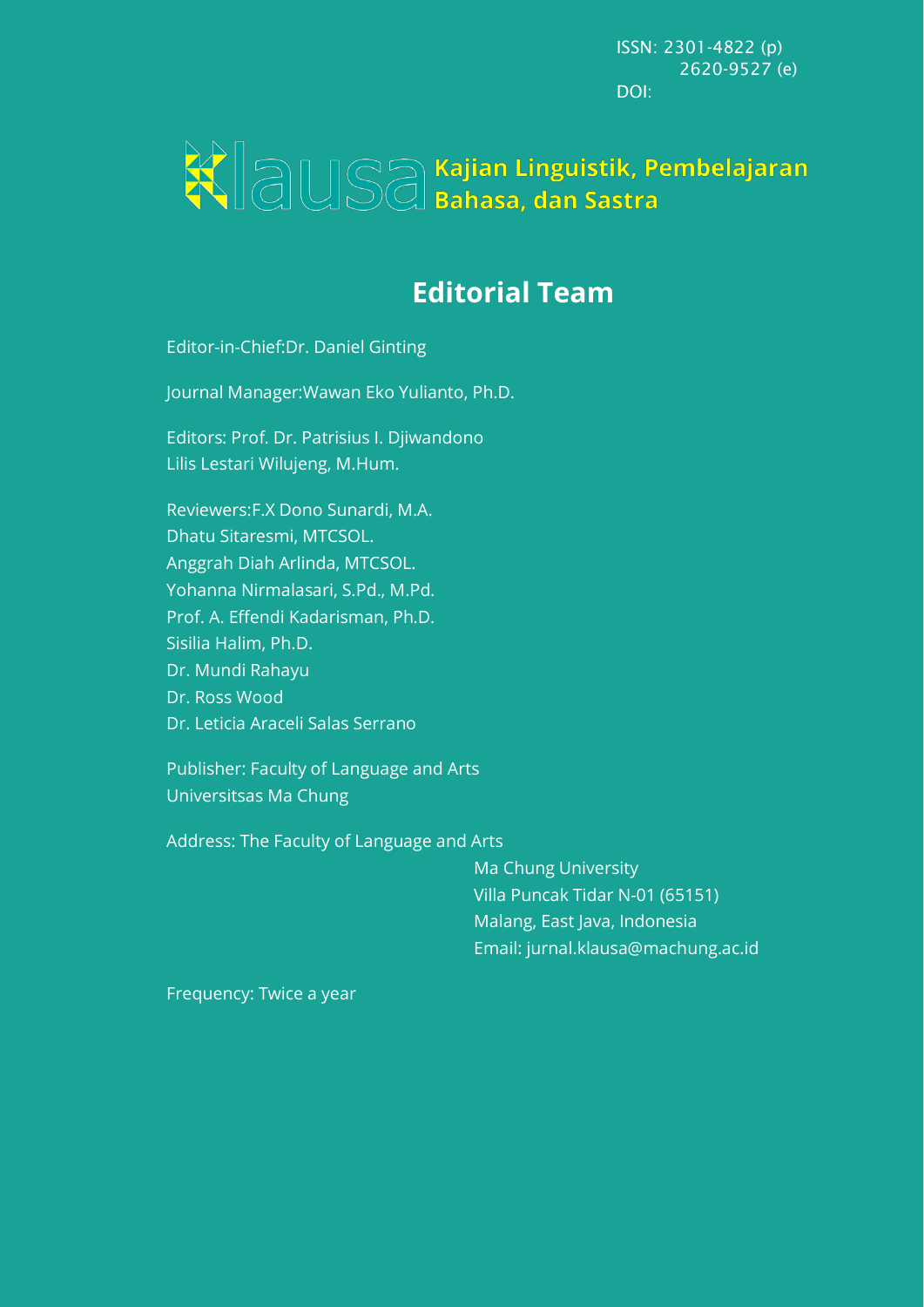# **CONTENTS**

| <b>FOREWORD</b>                                                                                                                             | iii |
|---------------------------------------------------------------------------------------------------------------------------------------------|-----|
| SOLIDARITY IN THE TOURING NARRATIVE OF S.U.U.A.L (SCOOTER UIN ULUL ALBAB)<br>MALANG VESPA COMMUNITY: A CRITICAL DISCOURSE ANALYSIS APPROACH |     |
| Yunia Dewi Fathmawati <sup>1</sup>                                                                                                          | 75  |
| THE ROLE OF PARENTAL GUIDANCE ON VOCABULARY ACHIEVEMENT IN AN INDONESIAN<br><b>EFL ELEMENTARY EDUCATION SETTING</b>                         |     |
| Christian Edison Bani <sup>1</sup> , Sahiruddin <sup>2</sup> , Ika Nurhayani <sup>3</sup>                                                   | 95  |
| MENELAAH POTENSI SASTRA PARIWISATA DI TELAGA SARANGAN                                                                                       |     |
| Ardi Wina Saputra <sup>1</sup> , Rustiati <sup>2</sup>                                                                                      | 111 |
| MAKNA KULTURAL DALAM LEKSIKON PERHIASAN PENGANTIN SUNDA PRIANGAN (KAJIAN<br><b>ETNOLINGUISTIK)</b>                                          |     |
| Elda Mnemonica Rosadi <sup>1</sup> , Retty Isnendes <sup>2</sup> , Mahmud Fasya <sup>3</sup>                                                | 133 |
| THE ENVIRONMENTAL ASPECTS OF ALEXANDRE DUMAS'                                                                                               |     |
| THE COUNT OF MONTE CRISTO                                                                                                                   |     |
| Gusti Ayu Made Suarniti <sup>1</sup>                                                                                                        | 143 |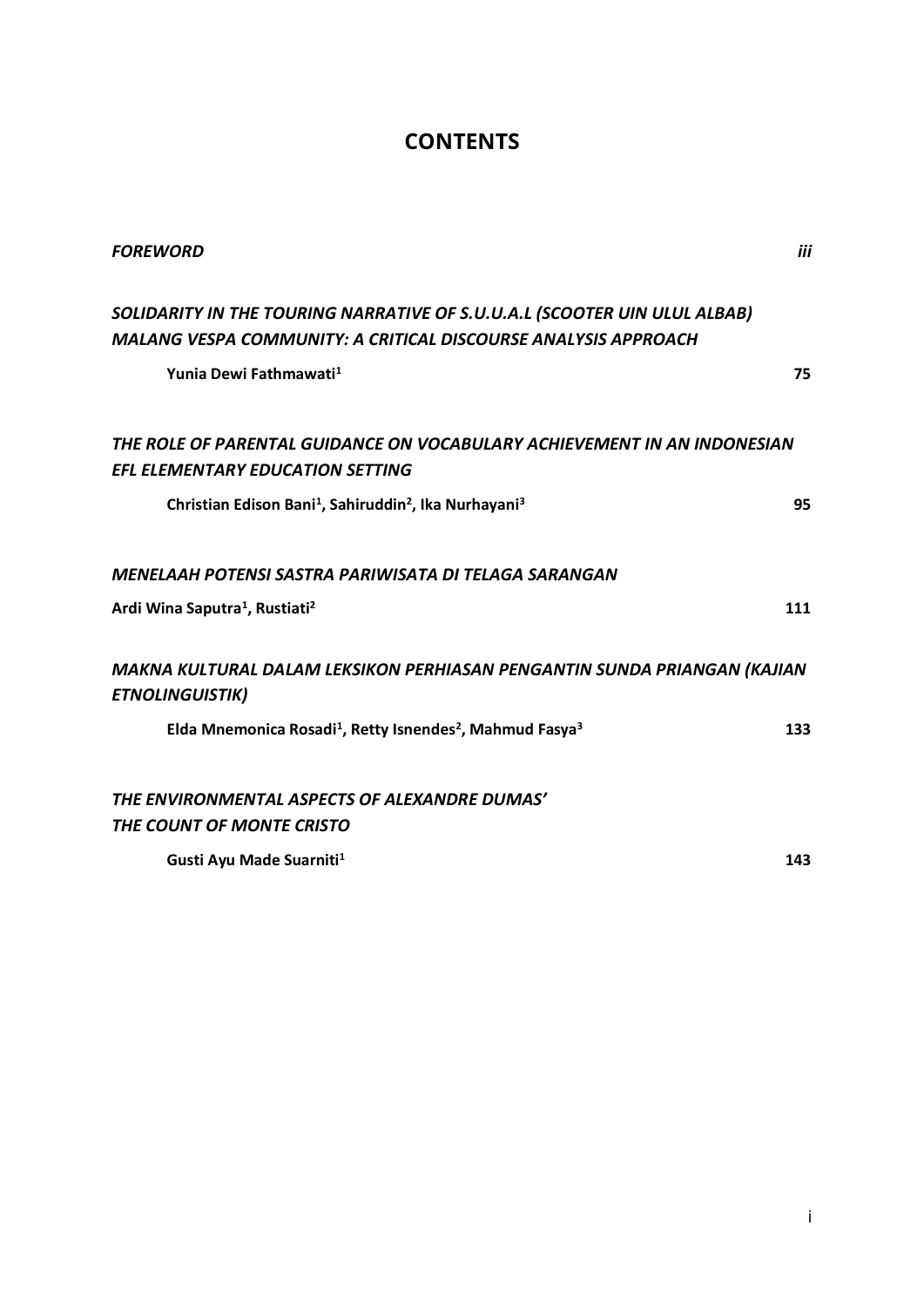

*KLAUSA***: Kajian Linguistik, Pembelajaran Bahasa, dan Sastra** *Journal of Linguistics, Literature, and Language Teaching* 

**Universitas Ma Chung** Vol. 5, No. 02, 2021 ISSN: 2620-3804 (e)/ 2301-4822 (p) DOI: 10.33479/klausa.v5i02.421

# **THE ENVIRONMENTAL ASPECTS OF ALEXANDRE DUMAS'** *THE COUNT OF MONTE CRISTO*

# **Gusti Ayu Made Suarniti1**

<sup>1</sup>Universitas Warmadewa, Denpasar, Indonesia, <u>[raisuarniti78@gmail.com](mailto:raisuarniti78@gmail.com)</u>

# **ABSTRACT**

This research focused on "Setting of Alexandre Dumas' *The Count of Monte Cristo*". This research aims to find and analyze the kinds and the functions of setting that are found in Dumas' *The Count of Monte Cristo*. The theory for the kind of setting taken from Writing Essays About Literature by Griffith (2001) and the theory of function of setting taken from Concise Companion to Literature by Pickering and Hoeper (1981). The result of the research showed that four kinds of setting and five functions of setting were found in Alexandre Dumas's *The Count of Monte Cristo.* The four kinds of setting found were setting of place, setting of time, setting of social environment, and setting of atmosphere. The five functions of setting found were setting as background for action, setting as antagonist, setting as a means of creating appropriate atmosphere, setting as a means of revealing character, and setting as means of reinforcing theme.

**Keywords:** Setting, kinds and function

# **INTRODUCTION**

 Setting, a part of literary works which commonly speaks of time and place of an action. Setting can be found in many, if not all, works of literature. Literature itself is a form of works which can be written or spoken artistically in which a person is able to convey their ideas, visions, and creativity. Literature can be defined as creative imaginative works of art whether written or spoken in the form of prose, poetry, drama, and film. A piece of literature may also be written by the author not only to express ideas and creativity, but also to mark their name in history. Kenney (1996) states that "underlying literary production is certainly the human wish to leave behind a trace of oneself through creative expression, which will exist detached from the individual and, therefore, outlast its creator". Writing it also serves the purpose of giving information or education to the reader, regardless of time.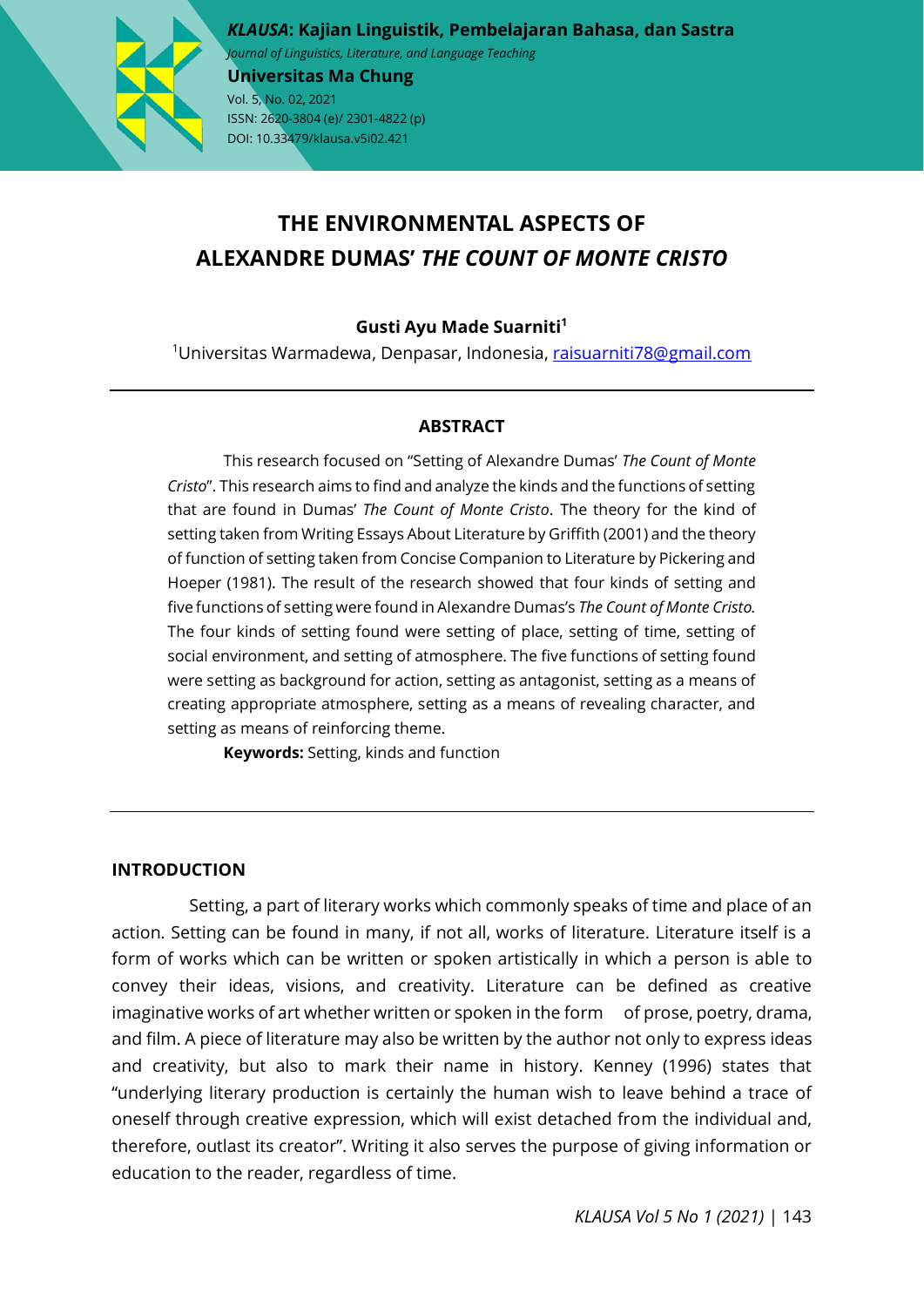In the subject of literature, works of literature are often called literary works. Literary works mainly classified into three types; they are prose, poetry, and drama. Setting can be found in all three types. As the title implies, this research will try to analyze the setting found in a novel. Novel is a literary works in classified into the prose type. Novel (or prose in general) can be further divided into fiction and nonfiction. Nonfiction is a literary work which presents the very truth of an information, whether it is an event or regarding individual. It may take many forms, such as biography and autobiography. While nonfiction is based on truth and fact, fiction may not be so. Fiction according to Abrams (1999) "is any literal narrative, whether in prose or verse, which invented instead of being an account of events that in fact happened". In other words, prose is a literary works that is not based on fact, but instead based on the writer's creativity and imagination. The word prose is sometimes used simply as a synonym to the word "novel", due to it being associated to narrative works that are written in prose, which is novel, novella and short story. This association is true, considering prose itself can be divided into three types based on its length and word count.

Out of the three, novel is the kind of works of prose which has the largest number of content judging from its word count, which is around forty-five thousand words or more, compared to novella and short story which consist of one thousand to fifteen thousand words and fifteen thousand to forty-five thousand words respectively. Novel can be defined as a narrative that tells a complex and long story of a character's experiences through chain of events based on their causal relationship. An author may use novels to show their ideas, imaginations, and experiences to the reader from the perspective of the characters of the novel. A good novel is able to take the reader into the author's world by making them so engrossed to the story that they feel they are inside and participating in the events of the novel. This is also true for any literary works.

Just like other things in the universe, there are elements that makes up the novel. They are intrinsic and extrinsic elements. Intrinsic elements are the element which develops the narrative from within, such as plot, character, point of view, style, theme, and setting, which is the topic of this research. On the contrary, extrinsic elements are the elements which affects the narrative from outside of the work itself, such as the biography of the author and the social background of when and where the narrative is written. Both elements are equally important as the understanding of both elements are required to thoroughly enjoy and understand the work.

Just as the intrinsic elements and extrinsic elements are connected to each other, the same also applies to the kind of both elements. The plot of the novel is, and will always be affecting the other intrinsic elements, such as the character and the setting. All of the elements are interconnected to each other. Without the connections, the novel will crumble and won't be a good work of art. In analyzing a work, some of the elements are comparatively easier to identify than the other. This is not absolute, as it will always depend on the focus of the novel.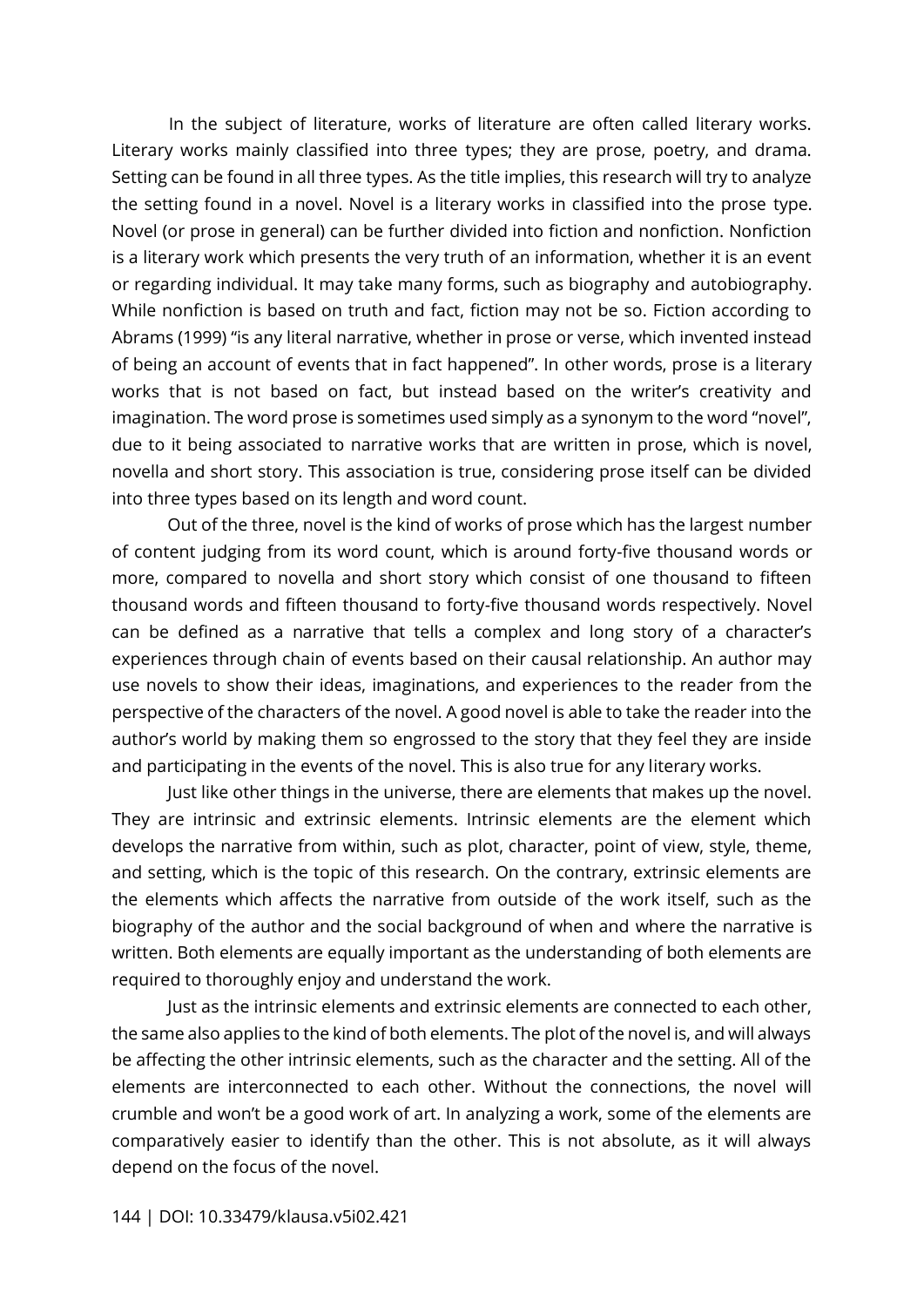As the title of this research suggests, the focus in this research is the setting of the novel. According to Kenney, setting is "that elements of fiction which reveals to us the where and when of events". This means setting is the place and the time in which the story takes place in the novel. The importance of setting in a novel can be seen on how it affects the other elements and the novel as a whole. The presence of a good and believable setting is important as a pathway to the author's narrative world, thus assisting the reader to understand the narrative and the idea better. The more detailed and well thought the settings are, the better understanding the reader has on the story.

Regarding the selected novel, Dumas' *The Count of Monte Cristo* is a novel which is primarily concerned with the theme of justice, vengeance, and forgiveness. It was first released in 1844 and is still considered a classic in modern times. According to Luc Sante, a Belgium writer and critic, "*The Count of Monte Cristo* has become a fixture of Western civilization's literature, as inescapable and immediately identifiable as Mickey Mouse, Noah's flood, and the story of Little Red Riding Hood." The main character, Edmond Dantes, is the first mate of the ship Pharaon and he is in love with and going to marry Mercedes, whom he has known for a long time. On his wedding day, he was wrongly accused of treason by his envious fellow ship mate and his jealous rival in love. He ended up getting arrested and imprisoned without trial in the Chateau d'If, an island fortress located off the shore of Marseille. Later, thanks to the guidance and help of his fellow prisoner, Abbe Faria, he managed to escape the prison and gained an amount of fortune. After that event, he became the Count of Monte Cristo, and is on his way to bring forth both his vengeance and justice upon those who have wronged him.

As seen in the description above, there are myriads of places and situations that may be found in this novel and this will be the topic of the research. Based on this, it seems interesting to find and analyze the kinds and function of settings in Dumas' *The Count of Monte Cristo*.

### **METHOD OF RESEARCH**

Method of research is the procedure to determine the data source, to collect the data, and the method of analyzing the data. Methods of research that will be used in this research can be categorized into three steps: determining the data source, collecting the data, and analyzing the data.

Data source is where the data is taken from. The novel that will be the data source for this research is Dumas' *The Count of Monte Cristo*. The reason for this is because the novel is interesting to research and it is considered a classic, not to boot.

The process of collecting the data will be conducted in a form of library research. First, the data source will be read thoroughly in order to understand the content. Second, the data which are related to the problem will be noted and/or underlined. Third, the collected data will be further classified according to the scope of discussion.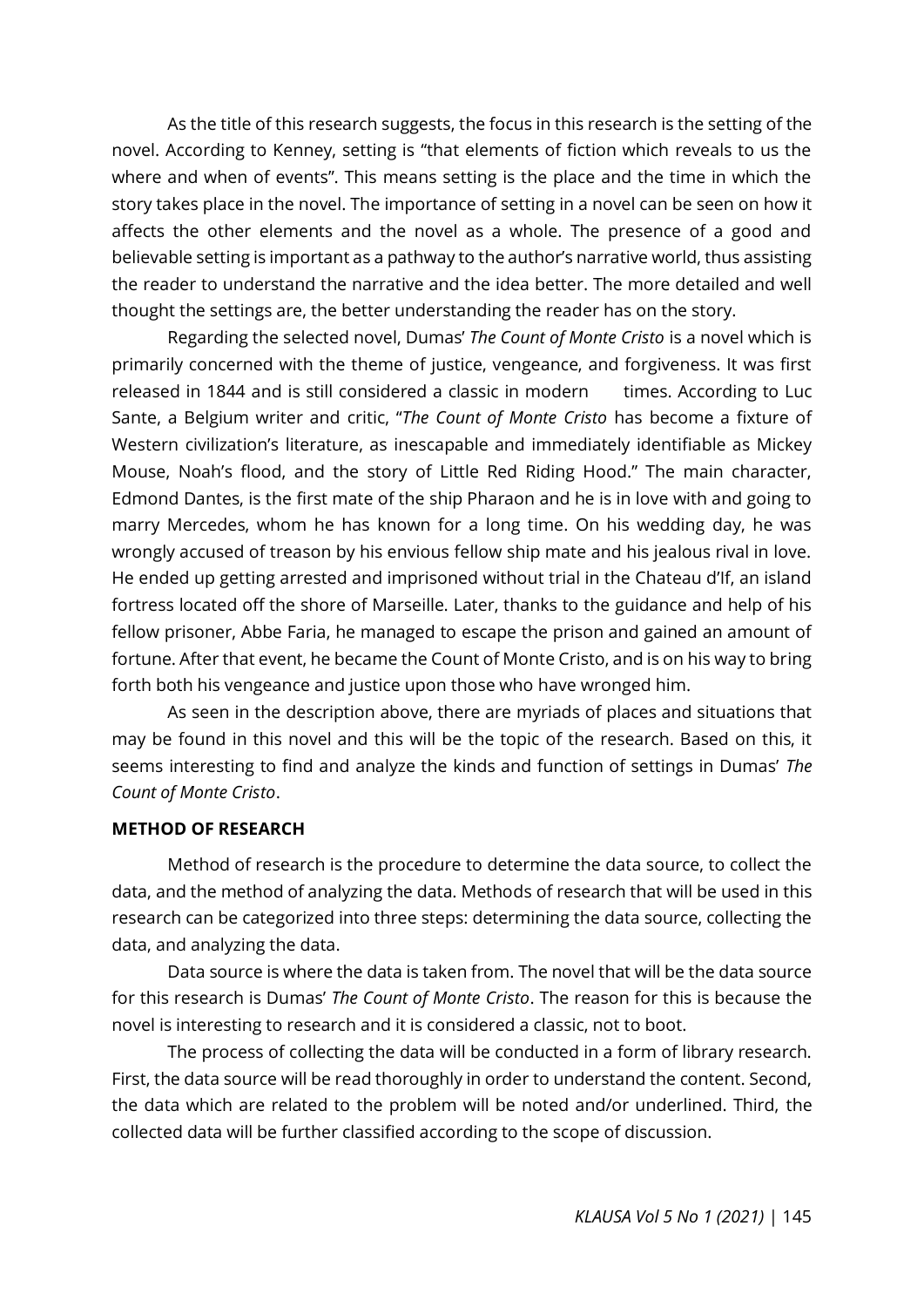The data which have been collected will be analyzed descriptively by utilizing the aforementioned theories. Finally, the analyzed data will be served according to the scope of discussion.

### **SETTING OF ALEXANDRE DUMAS'** *THE COUNT OF MONTE CRISTO*

#### **Settings Found in Dumas'** *The Count of Monte Cristo*

#### *Place*

This section described and analyzed the settings that are placed in Dumas' *The Count of Monte Cristo*. The first place in the story could be seen this narration: "Immediately, and according to custom, the ramparts of Fort Saint-Jean were covered with spectators; it is always an event at Marseilles for a ship to come into port." (p. 3) As for the next place, it is the residence of Dantes's father. The route that young Dantes needed to take was described as: "… Dantes, who, after having traversed La Canebiere, took the Rue de Noailles, and entering a small house, on the left of the Allees de Meillan, rapidly ascended four flights of a dark staircase." (p. 9) The next place was the Island of Monte Cristo, which the reader was already familiar with for a part of its name was in the title of the story. The following were Dantes's knowledge on the island: "The abbe did not know the Island of Monte Cristo; but Dantes knew it, and had often passed it, situated twenty-five miles from Pianosa, between Corsica and the Island of Elba, and had once touched there." (p. 133)

Based on the information above, the Island of Monte Cristo was located between Corsica and the Island of Elba, twenty-five miles (or around forty kilometers) from Pianosa. In essence, The Island of Monte Cristo was a rock in a shape of cone which seemed to be thrusted up by volcanic activity from under the sea.

# *Time*

This section analyzed and described the time in Alexandre Dumas' The Count of Monte Cristo. The first time is when it is narrated that "On the 24th of February 1815, the lookout at Notre-Dame de la Garde signalled the three-master, the Pharaon from Smyrna, Trieste, and Naples." (p. 3) This explicitly mentions that the time was the 24th of February 1815. The ship that Edmond worked on as a sailor, the Pharaon, arrived at Marseille on the aforementioned date. It was quite easy to notice the setting of time that was mentioned like this. The date itself, 24th of February 1815, was important for the story as March 1st was the date when Napoleon returned from the Island of Elba. Edmond Dantes was imprisoned because he was tasked to deliver a letter to the Bonapartist party in Paris. The date 24 was also a misprint for 28, and Dumas subsequently informed the reader of the inconsistency. This is because chronology was never Dumas' strong point, as stated in the notes (p. 877). The setting of time was also visible within the range of hours, minutes, or even seconds, not only the days, months, and years. In case of the excerpt above, the setting of time was at night, proven by the presence of moonbeams. The next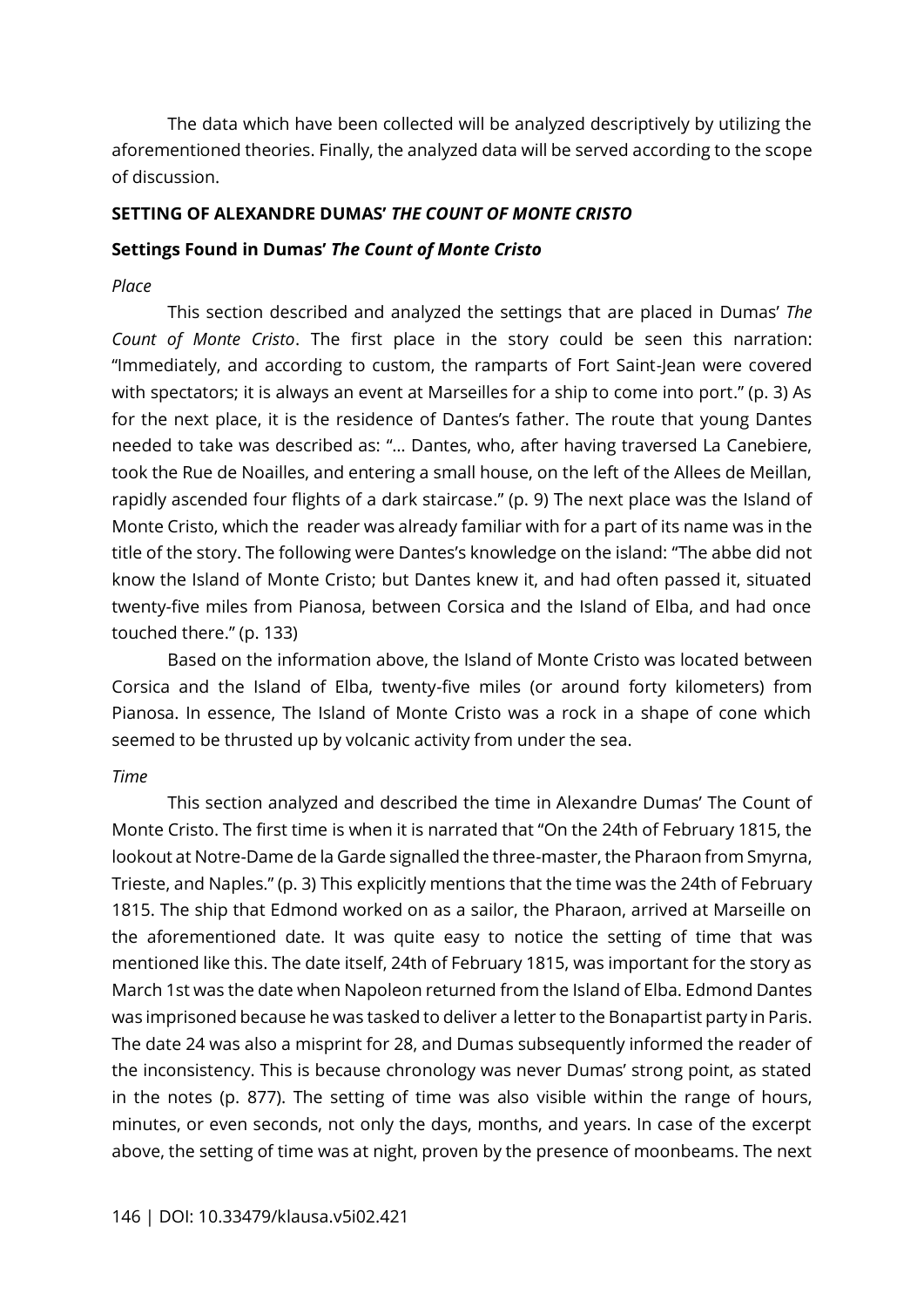time setting was more straightforward and similar to the first sample in the way of how the story told the time:

*"'No, captivity has subdued me – I have been here so long.' 'So long? – when were you arrested, then?' asked the inspector. 'The 28th of February, 1815, at half past two in the afternoon.' 'Today is the 30th of July, 1816 – why, it is but seventeen months.' 'Only seventeen months,' replied Dantes. 'Oh, you do not know what is seventeen months in prison! – seventeen ages rather'" (p. 86)*

As seen above, the time at the moment in the story was the  $30<sup>th</sup>$  of July, 1816. Other than the current time, the story also told the exact time of Dantes's arrest and how much time has passed between events. In this case, it has been seventeen months since the day Dantes was arrested on  $28<sup>th</sup>$  of February, 1815, at half past two in the afternoon. The duration between events was considered a part of time. Moreover, the reader was given the difference on how time was perceived between the inspector and Dantes. The inspector said that seventeen months were not a long time, but it was different for Dantes. As a sailor, who freely sailed the vast sea and moved from place to place all the time, being locked up in a same, dark place, within a dungeon for seventeen months felt like he was there for seventeen ages, as he said. This showed the difference on how time was perceived between the inspector, who acts as an example of a free man, and Dantes, our wrongly accused sailor who was arrested right on his long-awaited marriage day.

# *Social Setting*

This section described and analyzed the social setting of *The Count of Monte Cristo*  by Alexandre Dumas. The first social setting was about the custom of the village of the Catalans, whose physical settings were already described in the place section. The following was one the description of the village:

*"For three or four centuries they have remained upon this small promontory, on which they had settled like a flight of seabirds, without mixing with the Marseillaise population, intermarrying, and preserving their original customs and the costume of their mother-country as they have preserved their language. (p. 15)"*

Based on the excerpt, there was a custom within the village of the Catalans that has been practiced for three to four centuries. That custom was intermarriage, which meant the Catalans marries fellow Catalans, and not mixing their blood with the blood of Marseille. They preserved their original customs and language for three hundred to four hundred years this way.

The next social setting was about a peculiar subject: coffee. It seemed that there was a certain manner in how one drinks their coffee. Take a look of the excerpt below: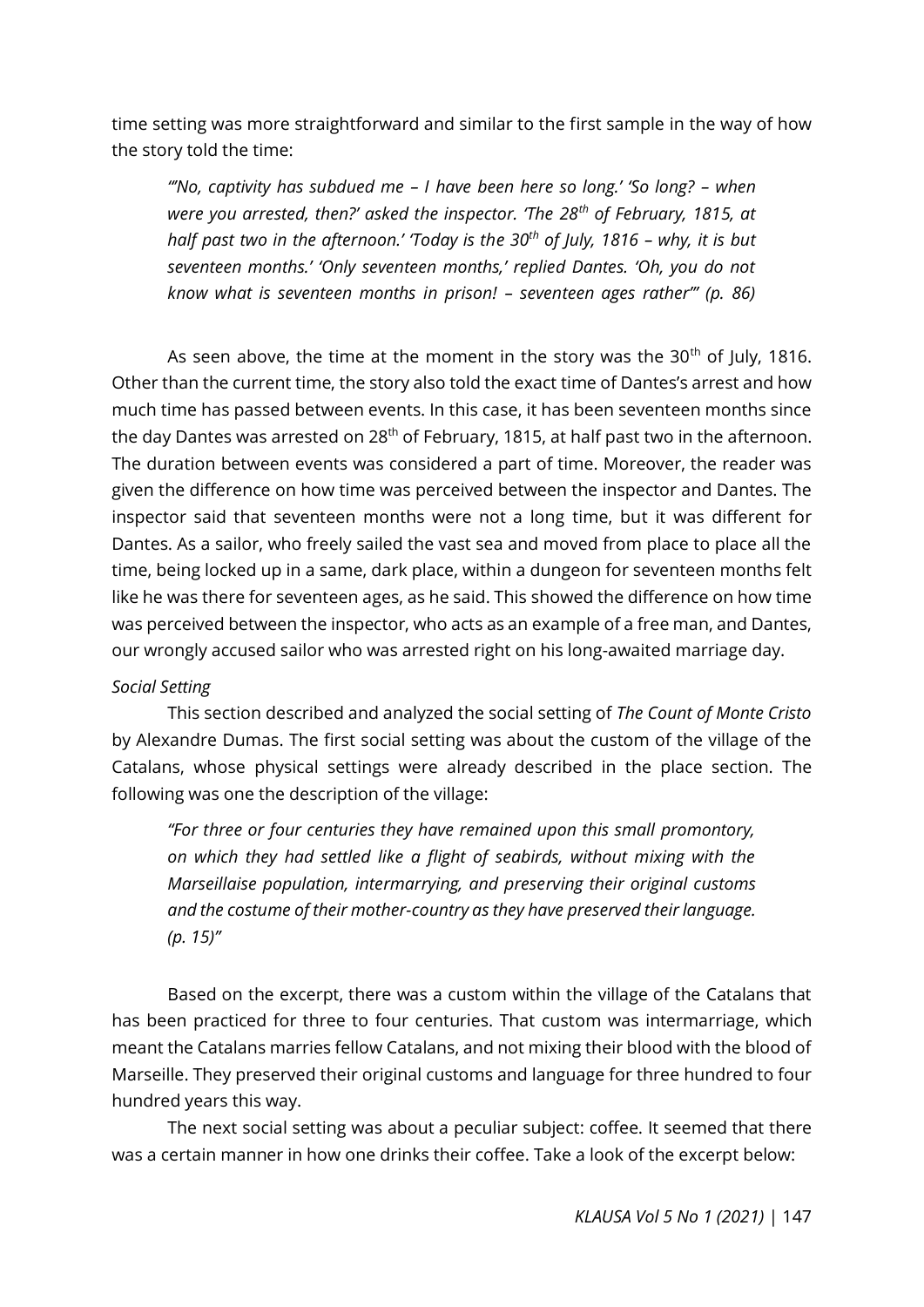*"The cups of coffee were all prepared, with the addition of sugar, which had been brought for Albert. Monte Cristo and Haydee took the beverage in the original Arabian manner, that is to say, without sugar. (p. 608)"*

Albert and the count were invited by Haydee to her room. They enjoyed some coffee and tobacco while conversing. The count and Haydee chose to drink in Arabian manner. Arabian manners involved drinking coffee without the addition of sugar. Albert took a different path than the two and added sugar to his coffee. Albert was a Parisian, and it could be assumed that this was the Parisian manner in drinking coffee. Although it was called manners, it felt more like a personal preference of something. In conclusion, there are two different manners on how one drinks his coffee: the Arabian manner and Parisian manner.

### *Atmosphere*

From a social setting, let us move to the atmosphere. In order to know the atmosphere, knowledge of the context within the story was needed. The first atmosphere was around the third attack and death of Abbe Faria. One night, Edmond was awoken from the rest in his cell by a call that came from Abbe Faria's cell. Edmond rushed there and found the abbe with the symptoms which preceded the attacks. Seeing this, Edmond cried and shouted for help from the guards, as seen below:

*"'Alas, my dear friend,' said Faria in a resigned tone, 'you understand, do you not, and I need not attempt to explain it to you?' Edmond uttered a cry of agony, and, quite out of his senses, rushed towards the door, exclaiming, 'Help, help!' (p. 135)"*

The feelings of rush and urgency could be felt from Dantes's actions, and it was quite normal for him to react as such because of the circumstances. Abbe Faria was Dantes's beaming beacon of light that shone upon the darkness of the dungeon where Dantes was. Not only a symbol of hope, that abbe also was a teacher and he treated Faria like his own father. Seeing someone so close to you on a brink of death was quite a traumatic experience.

Continuing the analysis, the next atmosphere was when the Count of Monte Cristo visited his old home in Rue de Noailles, on the left side of Allees de Meillan. This was the first time in fourteen years since his arrest that he visited the dwellings that his father used to live in. Every step he took on the road leading to Allees de Meillan, he was struck with emotion which kept building up within his chest: "Each step he trod oppressed his heart with fresh emotion; his first and most indelible recollections were there; not a tree, not a street, that he passed but seemed filled with dear and cherished memories. (p. 171)"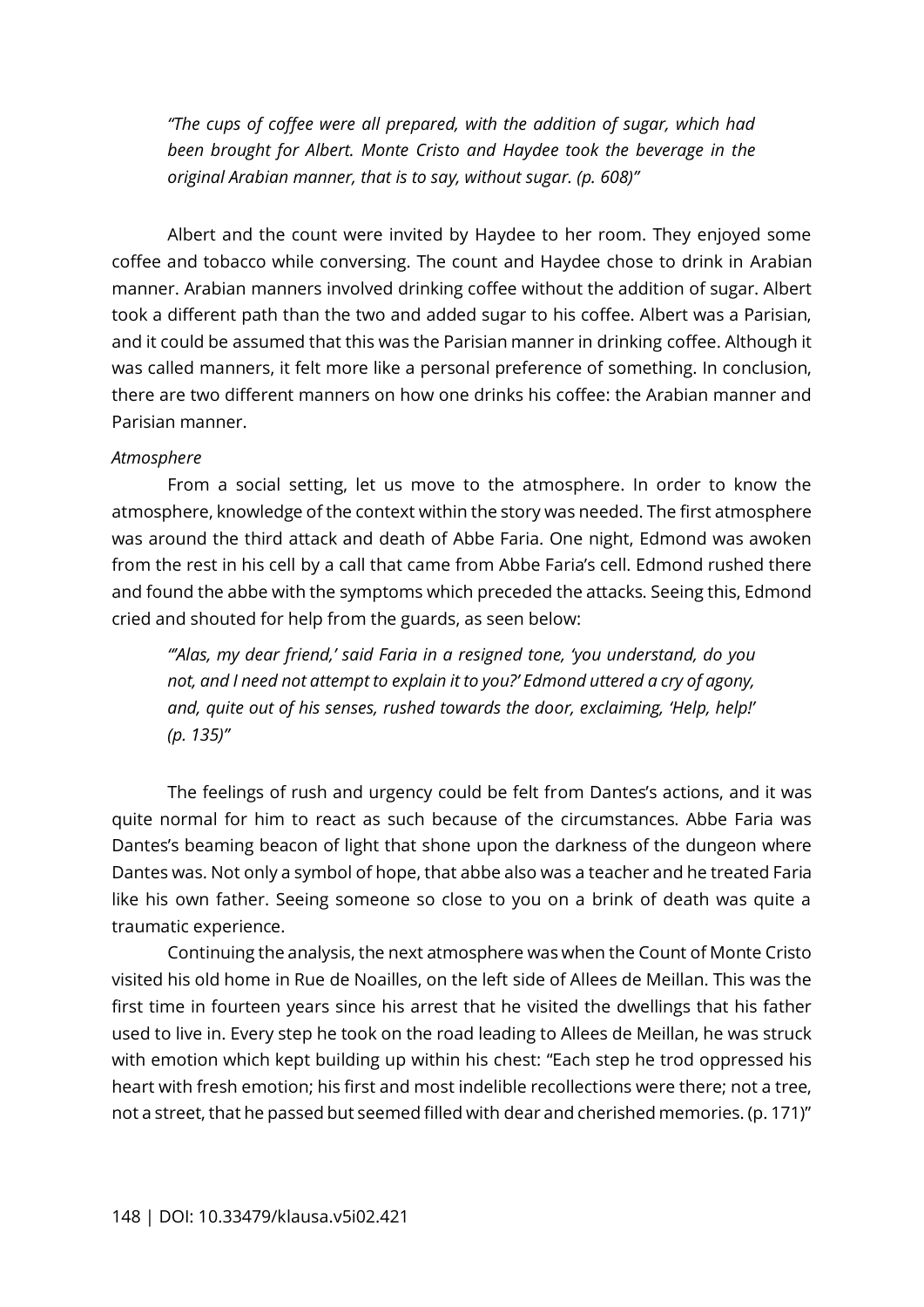Edmond's heart was filled with nostalgia of the memories that he made there. Every tree that he passed, every bit of street that he traveled through, was filled with memories for Edmond. The closer he got to his destination, the stronger the feelings hit him.

#### **Functions of the Setting in Dumas'** *The Count of Monte Cristo*

#### *Setting as Background for Action*

The setting can be used as the background of a story; this was true for each one of them. The following were the analysis of setting as a background of action. The first one was about the place of the story, Chateau d'If. Chateau d'If, which place has been analyzed, serves the purpose of being the background for action. Edmond Dantes was falsely accused of treason and was imprisoned here. From the moment Edmond set foot here, the fortress prison of Chateau d'If became the background for action. Below was one of the moments where Chateau d'If was the background for action: "His guards, taking him by the arms and coat-collar, forced him to rise, and dragged him towards the steps that led to the gate of the fortress, while the police officer carrying a musket with fixed bayonet followed behind. (p.56)"

The above excerpt was the moment of Dantes's first landing on the Chateau d'If. The setting that became the background of the aforementioned excerpt was –and to be specific – the gate of Chateau d'If. As the background of the story, the Chateau d'If was important for the plot. If Edmond was imprisoned in any other prison and not the Chateau d'If, he would never meet Abbe Faria, find the treasure of Cardinal Spada, and ultimately become the Count of Monte Cristo. This meant the Chateau d'If was not a decorative background which could be swapped with any other prison, as it consisted of aspects that were important to the story.

#### *Setting as Antagonist*

The second function was as the antagonist of the story. Essentially, the antagonist was the one which interrupts the protagonist from achieving their goals. The first setting that was quite apparent of being an obstacle for Edmond to achieve his goal was the fortress prison: Chateau d'If. Dantes was wrongly accused of treason and was imprisoned here. After becoming a prisoner, his goal was to escape and be a free man. Alongside Abbe Faria, his newfound friend, Edmond tried to overcome the one that kept him from freedom: The Chateau d'If. As if it was alive, it brought misfortunes to Edmond's escape plan, one of them was the rebuilding of the seaside gallery, which raised the possibility of the two prisoner's attempt of escape being detected:

*"the gallery on the sea side, which had long been in ruins, was rebuilt. They had repaired it completely, and stooped up with vast masses of stone the hole*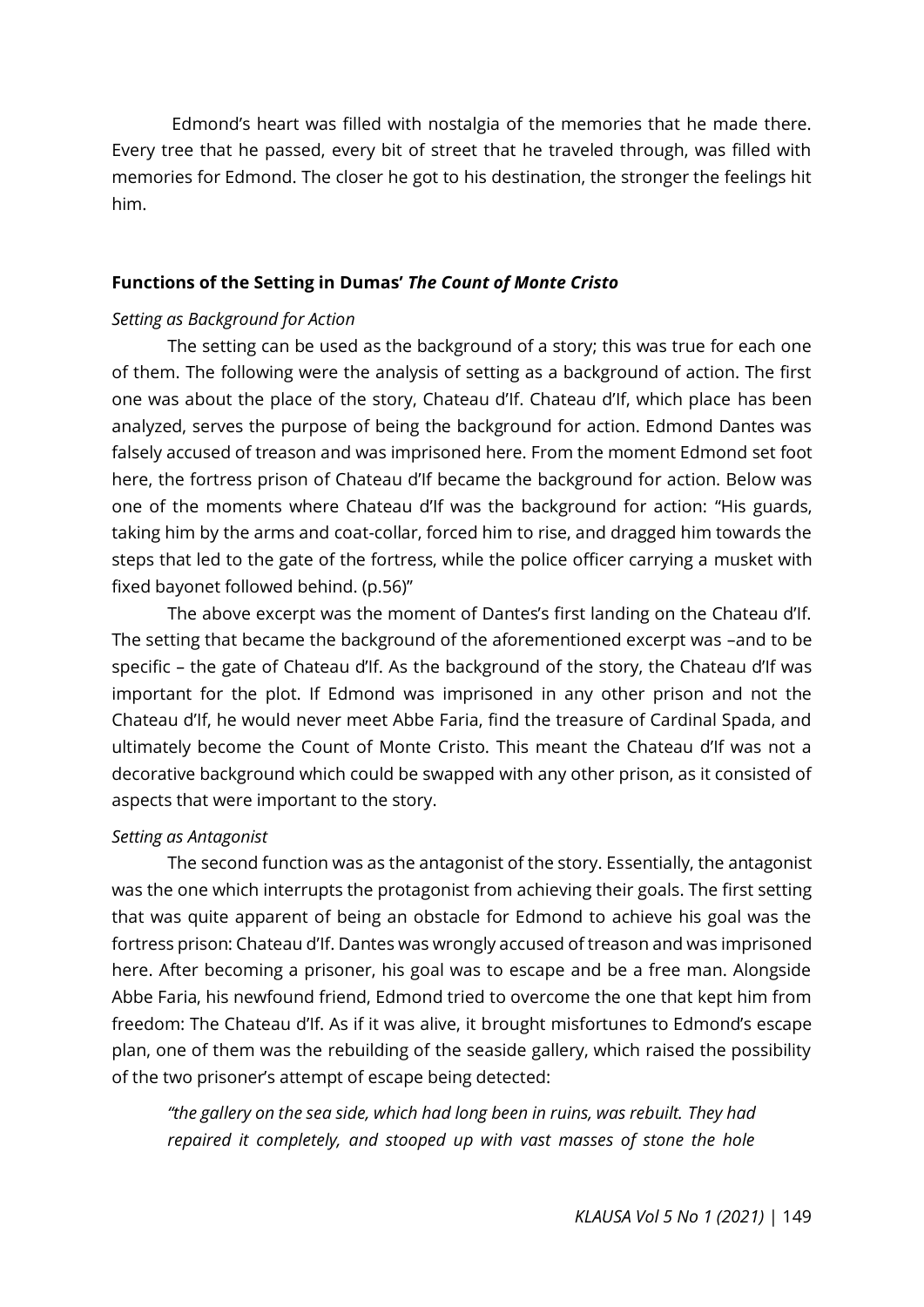*Dantes had partly filled in. … Thus a new, a stronger, and more inexorable barrier was interposed to cut off the realization of their hopes." (p. 133)*

As seen above, the unforeseen nature of the prison foiled their plan of escape. Their plan was to dig out a hole to the seaside gallery, which previously was in ruins, and make their way out from there to the sea. But alas, both Edmond and Faria could not proceed with the initial plan as the tunnel which they had dug was filled and blocked by stones from the reconstruction of the gallery. To conclude, the Chateau d'If served the function as an antagonist because it was the only thing in Edmond's way of escaping and achieving freedom. If Edmond could not 'defeat the antagonist'; that is, escape from Chateau d'If, he would not be able to retrieve the treasure of Cardinal Spada, become the Count of Monte Cristo, and ultimately execute his plot of revenge upon his adversaries.

### *Setting as a Means of Creating Appropriate Atmosphere*

The third function was to create the appropriate atmosphere. What it meant by 'creating appropriate atmosphere' was the place, time, social setting, or the atmosphere was used to set the readers with an appropriate state of mind and arouses their expectation of future events. Take a look of the excerpt below:

*"Monte Cristo noticed … that Bertuccio signed himself in the Corsican manner; that is, had formed the sign of the cross in the air with his thumb, and as he seated himself in the carriage, muttered a short prayer. … the steward's had continued to augment as they entered the village. Bertuccio, crouched in the corner of the carriage, began to examine with feverish anxiety every house they passed." (p. 344)*

The above was the atmosphere, as it showed Bertuccio's response to the fact that he and the count were going to a house at Auteuil which the count had bought. The above responses, such as signing a cross in the air, muttering prayers, and crouching in the corner while examining every detail of the surrounding, were quite similar to that of anxiety and fear. It was clear to see that there was something in said house that made Bertuccio respond like such. This fact arouses the reader as to what exactly made Bertuccio like that. It was later revealed that Bertuccio murdered a man in that house in the past. Not only that, he also witnessed that man burying an infant under the garden of the house. In conclusion, the atmosphere of fear and anxiety alongside the foreshadowing in the house description functioned as a means to create an appropriate atmosphere.

# *Setting as Means of Revealing Character*

On to the fourth function, setting could be used to reveal or introduce a certain trait of characters by observing how they react to a setting. The setting which had such function was Monte Cristo's house at Auteuil. As analyzed before, the house at Auteuil also served the function of creating an appropriate atmosphere. Based on Bertuccio's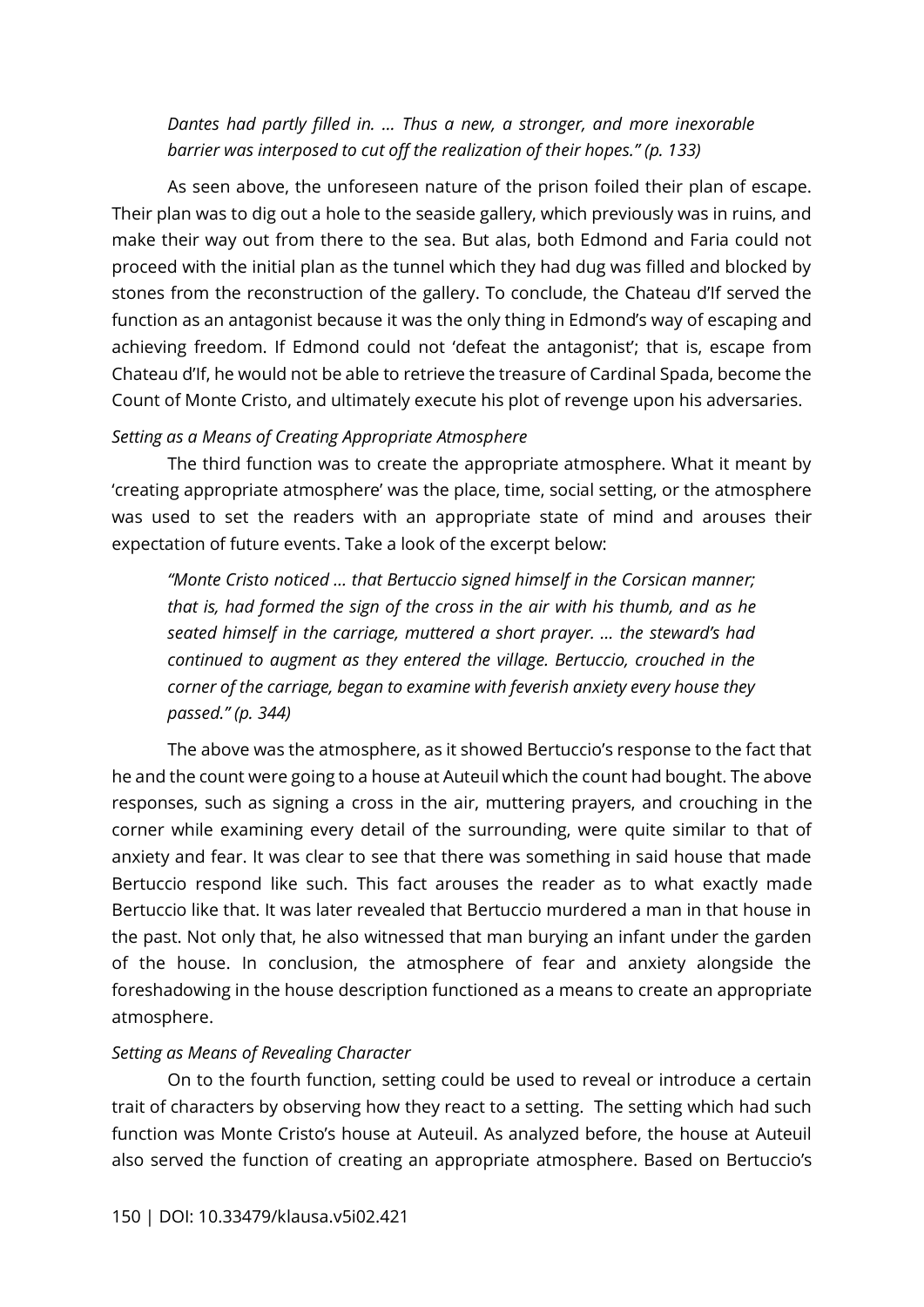story, an infanticide and a murder took place there. Later, it was revealed that those two weren't the only crimes committed in the building. Monte Cristo speculated that Monsieur de Villefort and Baroness Danglars committed adultery in one of the rooms many years ago. On the night of Bertuccio's attempt of murder, the baby between M. de Villefort and Baroness Danglars was born, and Villefort decided to bury the baby under the garden of the house to hide the evidence the affair. The following was some of M. de Villefort's and Baroness Danglars's responses when the affair and the murder were mentioned by the count in a form of 'scary stories':

*"'There was, above all, one room,' continued Monte Cristo, 'very plain in appearance, hung with red damask, which, I know not why, appeared to me quite dramatic.' … Villefort and Madame Danglars remained for a moment, as if rooted to their seats; they questioned each other with vague and stupid glances." (p. 508)*

### *Setting as Means of Reinforcing Theme*

The fifth function was that it could be used to reinforce the theme of a story. This made it important to discuss the theme that was reinforced by the setting. One of the themes of *The Count of Monte Cristo* was changes in state and identity. There were a lot of instances where characters were transformed into a different state or even a different person. Edmond Dantes, the main character, was transformed into different states and identities throughout the story. He started as a respectable sailor and a loving son, fiancé, and friend. Then, he was an alleged Bonapartist and prisoner; he lost everything he owned; his father, his lover, and his position in society. In the prison, he was called Edmond Dantes no more; his new name was "Number 34". After his escape from Chateau d'If, he joined the smuggler crew which helped him out in the sea. After that, he dug out the treasure of Cardinal Spada, obtained riches beyond his imagination, and took the title of "Count of Monte Cristo". Sometimes, he even disguised himself under the persona of Abbe Busoni, Lord Wilmore, and Sinbad the Sailor. Not only him, other characters also happened to be transformed as well. Mercedes became a rich Parisian by the name of Countess of Morcerf; Fernand Mondego took the title of Count of Morcerf; Danglars, who was a ship's supercargo, became a Baron. As stated before, disguises were occasionally utilized in the story. In one instance, the Count of Monte Cristo disguised Valentine de Villefort so that she looks and feels like she was dead to avoid her being murdered by poison by her stepmother. Based on these facts, the story constantly provides the reader with changes of identity and state and reminds the reader that sudden changes can turn one's life upside down. This was why one of the themes of the story was 'changes of state and identity'.

The theme was reinforced by the place, which was the sea. Multiple times the sea made an appearance in the story; one of them was right after Edmond escaped from Chateau d'If. To escape the prison, Edmond hid inside the bag which serves as the coffin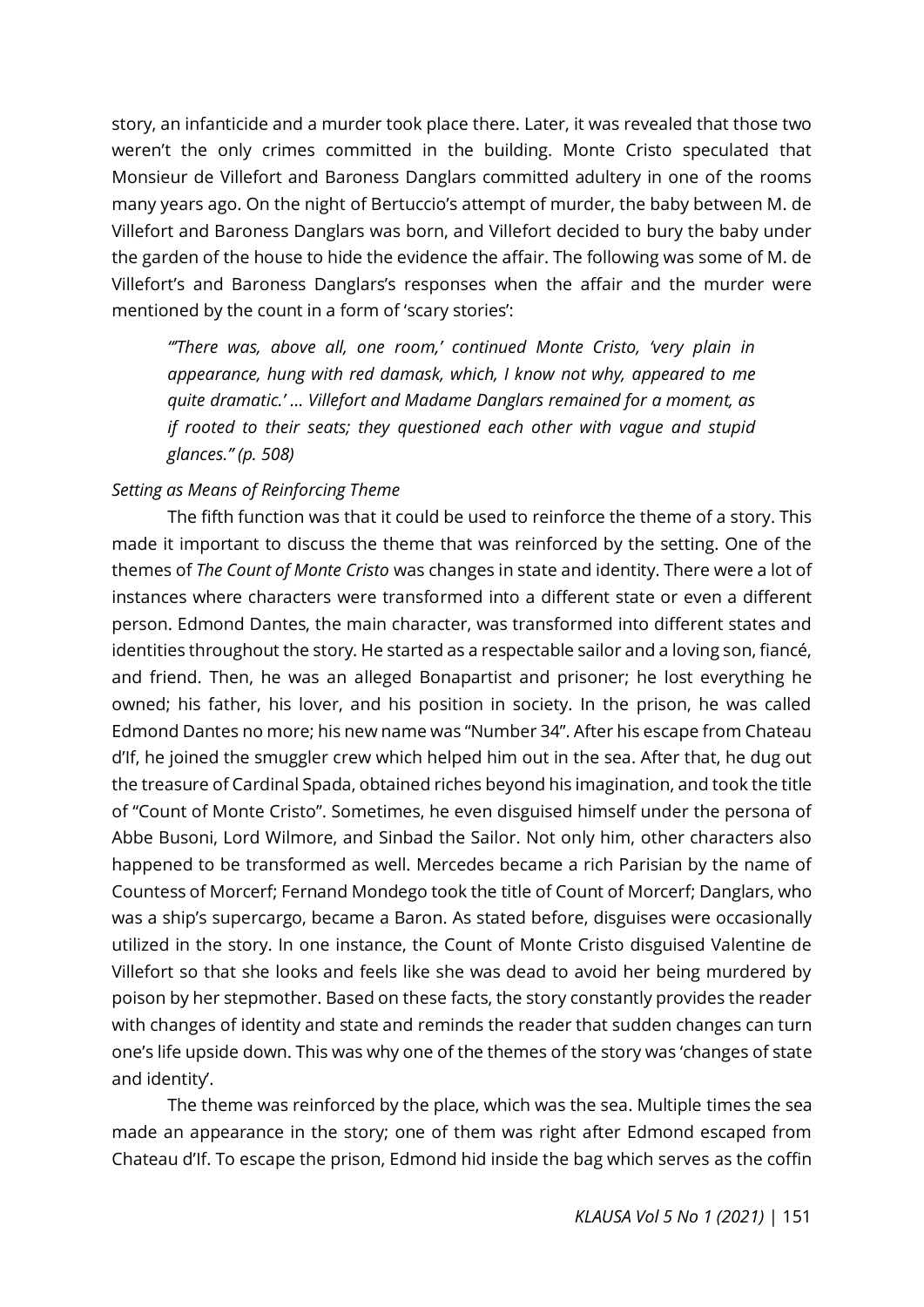of Abbe Faria. Ultimately, the guards tossed him into the sea with a cannon ball tied to his feet: "Dantes had been flung into the sea, and was dragged into its depths by a thirtysix pound shot tied to his feet. The sea is the cemetery of the Chateau d'If." (p.143)

The sea is the setting which serves the purpose of reinforcing the theme. The act of Edmond being tossed into the sea symbolized the baptism ceremony in Christianity. Baptism is a religious rite where someone's forehead is sprinkled with or immersed in water. This rite symbolizes purification. In many denominations, the ceremony is performed on young children and is accompanied by name-giving. Being tossed into the sea, Edmond is baptized, his old life is purified, and new life begins as he left the name Edmond Dantes and took the title of The Count of Monte Cristo. In conclusion, the sea reinforced the theme of 'changes in identity and state' by symbolizing the water that is used in baptism rites.

#### **CONCLUSION**

Conclusion was the answer to the question in the analysis. This section provided the result of the research. The goal of this research, based on the scope of discussion, was to find out the kinds and functions of setting were found in Dumas' *The Count of Monte Cristo*. According to the analysis of the data, it was proven that there were four kinds of setting: setting of place, setting of time, setting of social environment, and setting of atmosphere. Settings of place and time were abundant and quite easy to notice, while settings of social environment and atmosphere could be found by observing the interactions of the different elements of the story. Not only that, but some of the settings also even had a function of their own.

The second conclusion of the research was the fact that there were five function of setting which were found in *The Count of Monte Cristo*, they were setting as the background for action, setting as antagonist, setting as a means of creating atmosphere, setting as a means of revealing character, and setting as means of reinforcing theme.

#### **BIBLIOGRAPHY**

Abrams, M. H. 1999. A Glossary of Literary Terms. Heinle & Heinle.

Baldick, C. 2001. The Concise Oxford Dictionary of Literary Terms.Oxford.

Childs, P. and Fowler, R. 2006. The Routledge Dictionary of Literary Terms. Routledge.

Cuddon, J. A. 2013. A Dictionary of Literary Terms and Literary Theory. Wiley-Blackwell.

Dumas, A. 1997. The Count of Monte Cristo. Wordsworth Editions Limited.

Dumas, A. 2004. The Count of Monte Cristo. Barnes & Noble Books.

Forster, E. M. 2002. Aspects of the Novel. RosettaBooks LLC.

Freytag, G. 1900. Freytag's Technique of the Drama. Scott, Foresman and Companny.

Griffith, K. 2001. Writing Essays About Literature. Heinle.

Kenney, W. 1966. How to Analyze Fiction. Monarch Press.

152 | DOI: 10.33479/klausa.v5i02.421